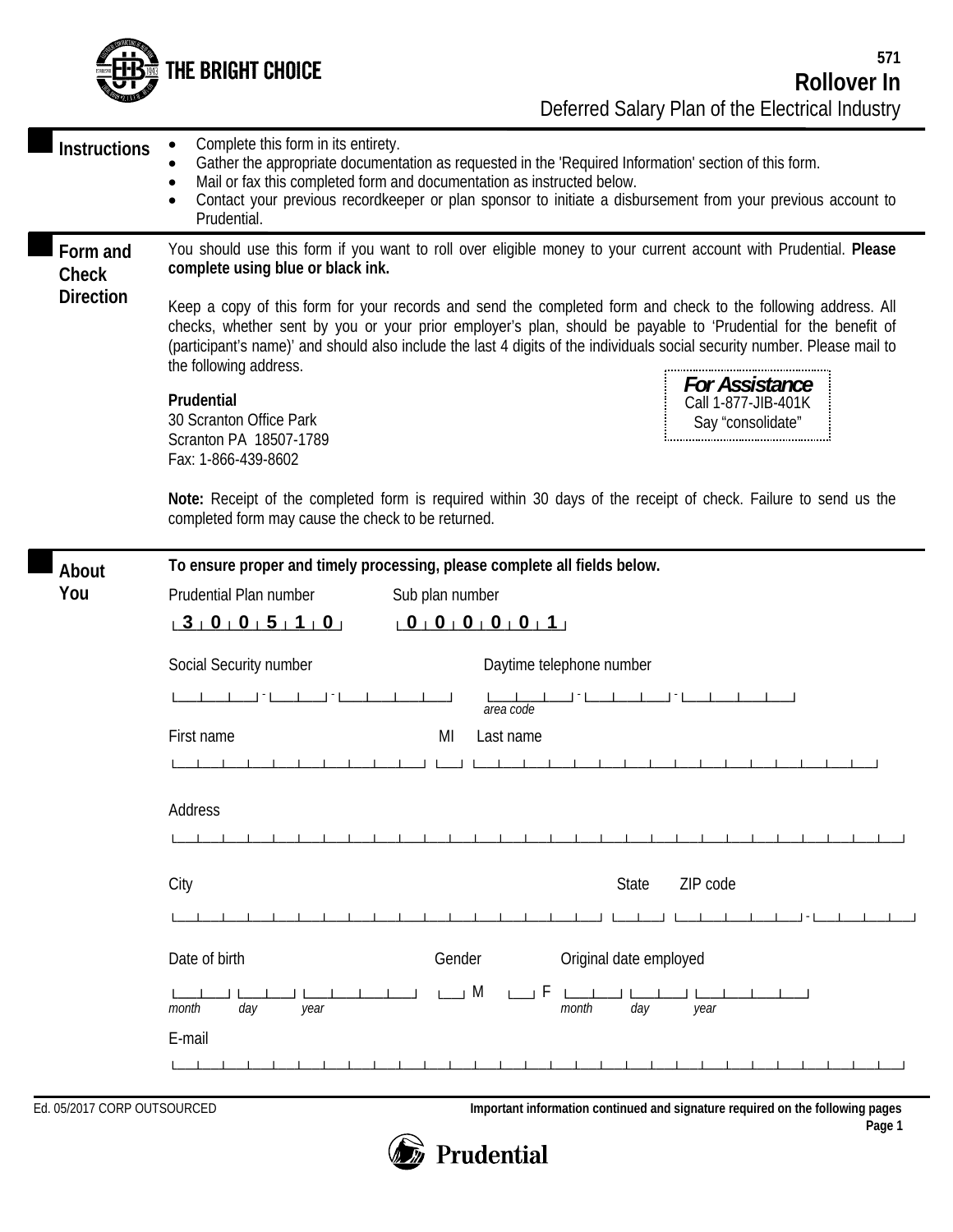| Prior<br>Retirement<br>Plan<br>Provider<br>and Plan<br><b>Information</b> | To ensure proper and timely processing, please complete all fields below. You must include a copy of a<br>statement from your prior retirement plan provider.<br>Prior retirement plan provider name<br>1 1 1 1 1 1 1 1 1<br>Prior retirement plan provider address<br>ZIP code<br>City<br><b>State</b><br>Prior retirement plan provider daytime telephone number<br>area code<br>Previous retirement plan name<br>$\Box$ 401(a)<br>$\Box$ 403(a)<br>What type of plan are you rolling/transferring FROM? $\Box$ 401(k)<br>$\Box$ Cash Balance<br>$\Box$ 403(b)<br>$\Box$ IRA<br>Governmental 457(b)<br>Simplified Employee Pension (SEP) Plan<br>Please liquidate and rollover/transfer:<br><b>Total Account Value</b><br>\$L<br>ப<br><b>OR</b> |  |
|---------------------------------------------------------------------------|---------------------------------------------------------------------------------------------------------------------------------------------------------------------------------------------------------------------------------------------------------------------------------------------------------------------------------------------------------------------------------------------------------------------------------------------------------------------------------------------------------------------------------------------------------------------------------------------------------------------------------------------------------------------------------------------------------------------------------------------------|--|
| Rollover<br><b>Allocation</b><br><b>Information</b>                       | If you have not made a rollover investment election by the time your rollover is processed, your rollover contribution will<br>be invested in the default investment option selected by your plan.<br>If you wish to change your investment elections or transfer funds (if allowed under your plan), you can do so by calling<br>Prudential toll-free at the number on the first page or go online at www.prudential.com/online/retirement.                                                                                                                                                                                                                                                                                                      |  |
|                                                                           |                                                                                                                                                                                                                                                                                                                                                                                                                                                                                                                                                                                                                                                                                                                                                   |  |
| Required<br>Information                                                   | In order for your rollover to be approved, please be sure to submit proof to ensure the assets are acceptable and the<br>plan satisfies the Code Sections indicated.                                                                                                                                                                                                                                                                                                                                                                                                                                                                                                                                                                              |  |
|                                                                           | You will be required to provide the following documentation from the distributing retirement plan or IRA.                                                                                                                                                                                                                                                                                                                                                                                                                                                                                                                                                                                                                                         |  |
|                                                                           | A copy of a statement from the distributing plan or carrier that includes the plan name and identifies the type of                                                                                                                                                                                                                                                                                                                                                                                                                                                                                                                                                                                                                                |  |
|                                                                           | plan (i.e., 401(a), 401(k) etc.),                                                                                                                                                                                                                                                                                                                                                                                                                                                                                                                                                                                                                                                                                                                 |  |
|                                                                           | <b>OR</b>                                                                                                                                                                                                                                                                                                                                                                                                                                                                                                                                                                                                                                                                                                                                         |  |
|                                                                           | A letter from the distributing plan or plan representative stating the plan is qualified under the applicable section of<br>$\bullet$<br>the Internal Revenue Code, or a copy of the plan's most recent determination letter or opinion letter.                                                                                                                                                                                                                                                                                                                                                                                                                                                                                                   |  |

Г